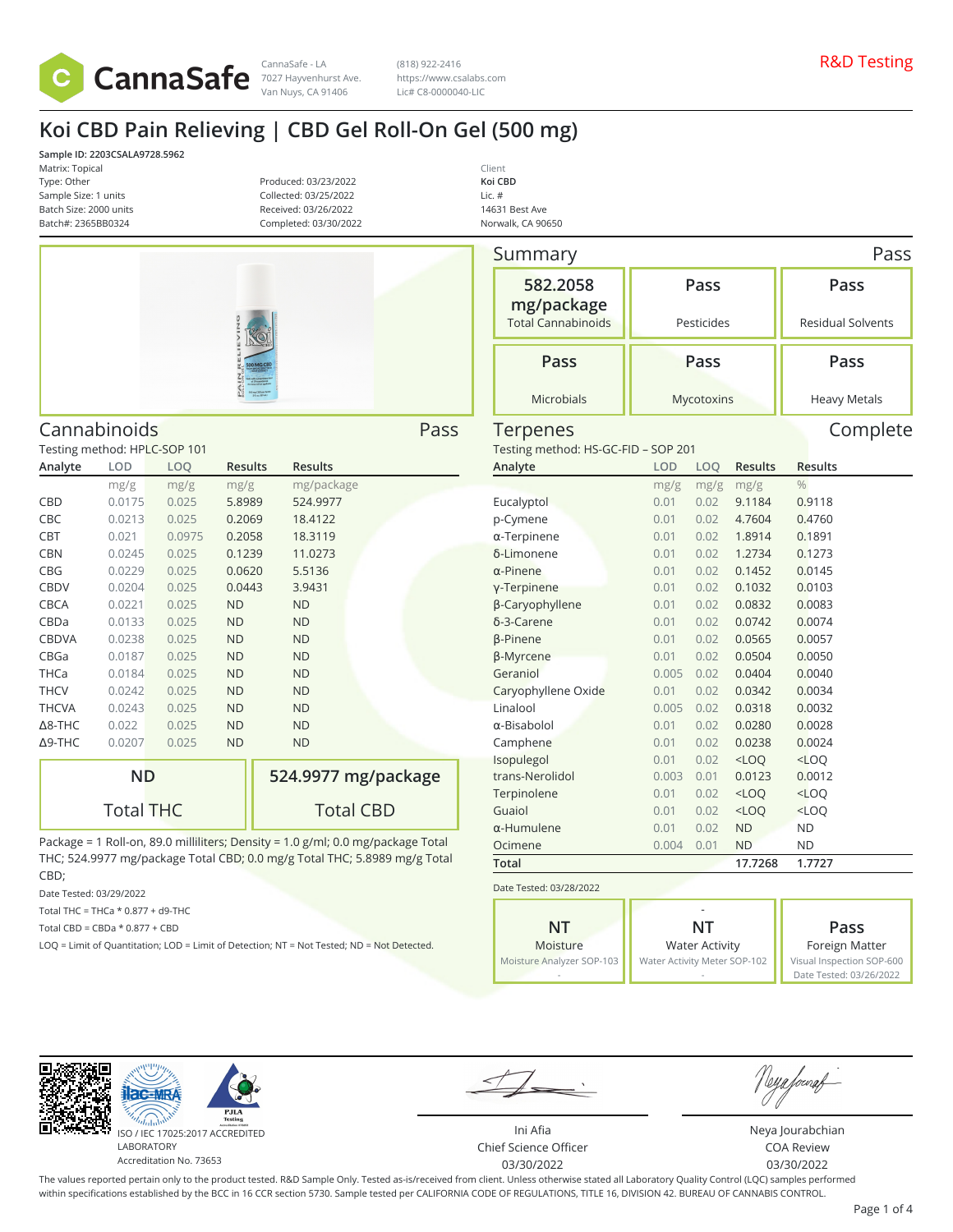

CannaSafe - LA R&D Testing 7027 Hayvenhurst Ave. (818) 922-2416 https://www.csalabs.com Lic# C8-0000040-LIC

# **Koi CBD Pain Relieving | CBD Gel Roll-On Gel (500 mg)**

**Sample ID: 2203CSALA9728.5962** Matrix: Topical Type: Other Sample Size: 1 units

Produced: 03/23/2022 Collected: 03/25/2022 Received: 03/26/2022 Completed: 03/30/2022

Client **Koi CBD** Lic. # 14631 Best Ave Norwalk, CA 90650

### Pesticides Pass

Batch Size: 2000 units Batch#: 2365BB0324

Testing method: LCMS & GCMS-SOP 301 and 302

| Analyte             | LOD       | LOQ       | Limit          | <b>Results</b> | <b>Status</b> | Analyte                   | LOD   | LOO       | Limit          | <b>Results</b> | <b>Status</b> |
|---------------------|-----------|-----------|----------------|----------------|---------------|---------------------------|-------|-----------|----------------|----------------|---------------|
|                     | $\mu$ g/g | $\mu$ g/g | $\mu$ g/g      | $\mu$ g/g      |               |                           | µg/g  | $\mu$ g/g | $\mu$ g/g      | $\mu$ g/g      |               |
| Abamectin           | 0.037     | 0.068     | 0.3            | <b>ND</b>      | Pass          | Fludioxonil               | 0.05  | 0.078     | 30             | <b>ND</b>      | Pass          |
| Acephate            | 0.035     | 0.078     | 5              | <b>ND</b>      | Pass          | Hexythiazox               | 0.041 | 0.078     | $\overline{2}$ | <b>ND</b>      | Pass          |
| Acequinocyl         | 0.033     | 0.078     | $\overline{4}$ | <b>ND</b>      | Pass          | Imazalil *                | 0.047 | 0.078     | 0.047          | <b>ND</b>      | Pass          |
| Acetamiprid         | 0.034     | 0.078     | 5              | <b>ND</b>      | Pass          | Imidacloprid              | 0.033 | 0.078     | 3              | <b>ND</b>      | Pass          |
| Aldicarb *          | 0.032     | 0.078     | 0.032          | <b>ND</b>      | Pass          | Kresoxim Methyl           | 0.033 | 0.078     | $\mathbf{1}$   | <b>ND</b>      | Pass          |
| Azoxystrobin        | 0.033     | 0.078     | 40             | <b>ND</b>      | Pass          | Malathion                 | 0.05  | 0.078     | 5              | <b>ND</b>      | Pass          |
| Bifenazate          | 0.069     | 0.078     | 5              | <b>ND</b>      | Pass          | Metalaxyl                 | 0.036 | 0.078     | 15             | <b>ND</b>      | Pass          |
| Bifenthrin          | 0.067     | 0.078     | 0.5            | <b>ND</b>      | Pass          | Methiocarb *              | 0.05  | 0.078     | 0.05           | <b>ND</b>      | Pass          |
| <b>Boscalid</b>     | 0.045     | 0.078     | 10             | <b>ND</b>      | Pass          | Methomyl                  | 0.04  | 0.078     | 0.1            | <b>ND</b>      | Pass          |
| Captan              | 0.53      | 0.625     | 5              | <b>ND</b>      | Pass          | Methyl Parathion *        | 0.052 | 0.078     | 0.052          | <b>ND</b>      | Pass          |
| Carbaryl            | 0.04      | 0.078     | 0.5            | <b>ND</b>      | Pass          | Mevinphos *               | 0.034 | 0.078     | 0.034          | <b>ND</b>      | Pass          |
| Carbofuran *        | 0.034     | 0.078     | 0.034          | <b>ND</b>      | Pass          | Myclobutanil              | 0.062 | 0.078     | 9              | <b>ND</b>      | Pass          |
| Chlorantraniliprole | 0.033     | 0.078     | 40             | <b>ND</b>      | Pass          | <b>Naled</b>              | 0.052 | 0.078     | 0.5            | <b>ND</b>      | Pass          |
| Chlordane *         | 0.067     | 0.078     | 0.067          | <b>ND</b>      | Pass          | Oxamyl                    | 0.033 | 0.078     | 0.2            | <b>ND</b>      | Pass          |
| Chlorfenapyr *      | 0.067     | 0.078     | 0.067          | <b>ND</b>      | Pass          | Paclobutrazol *           | 0.062 | 0.078     | 0.062          | <b>ND</b>      | Pass          |
| Chlorpyrifos *      | 0.033     | 0.078     | 0.033          | <b>ND</b>      | Pass          | Pentachloronitrobenzene   | 0.071 | 0.078     | 0.2            | <b>ND</b>      | Pass          |
| Clofentezine        | 0.047     | 0.078     | 0.5            | <b>ND</b>      | Pass          | Permethrin                | 0.05  | 0.078     | 20             | <b>ND</b>      | Pass          |
| Coumaphos *         | 0.041     | 0.078     | 0.041          | <b>ND</b>      | Pass          | Phosmet                   | 0.033 | 0.078     | 0.2            | <b>ND</b>      | Pass          |
| Cyfluthrin          | 0.148     | 0.156     |                | <b>ND</b>      | Pass          | <b>Piperonyl Butoxide</b> | 0.039 | 0.078     | 8              | <b>ND</b>      | Pass          |
| Cypermethrin        | 0.079     | 0.156     |                | <b>ND</b>      | Pass          | Prallethrin               | 0.041 | 0.078     | 0.4            | <b>ND</b>      | Pass          |
| Daminozide *        | 0.043     | 0.078     | 0.043          | <b>ND</b>      | Pass          | Propiconazole             | 0.04  | 0.078     | 20             | <b>ND</b>      | Pass          |
| DDVP *              | 0.037     | 0.078     | 0.037          | <b>ND</b>      | Pass          | Propoxur *                | 0.041 | 0.078     | 0.041          | <b>ND</b>      | Pass          |
| Diazinon            | 0.031     | 0.078     | 0.2            | <b>ND</b>      | Pass          | Pyrethrins                | 0.188 | 0.22      | $\mathbf{1}$   | <b>ND</b>      | Pass          |
| Dimethoate *        | 0.028     | 0.078     | 0.028          | <b>ND</b>      | Pass          | Pyridaben                 | 0.059 | 0.078     | 3              | <b>ND</b>      | Pass          |
| Dimethomorph        | 0.033     | 0.078     | 20             | <b>ND</b>      | Pass          | Spinetoram                | 0.042 | 0.078     | $\overline{3}$ | <b>ND</b>      | Pass          |
| Ethoprophos *       | 0.029     | 0.078     | 0.029          | <b>ND</b>      | Pass          | Spinosad                  | 0.038 | 0.079     | $\overline{3}$ | <b>ND</b>      | Pass          |
| Etofenprox *        | 0.038     | 0.078     | 0.038          | <b>ND</b>      | Pass          | Spiromesifen              | 0.038 | 0.078     | 12             | <b>ND</b>      | Pass          |
| Etoxazole           | 0.034     | 0.078     | 1.5            | <b>ND</b>      | Pass          | Spirotetramat             | 0.031 | 0.078     | 13             | <b>ND</b>      | Pass          |
| Fenhexamid          | 0.072     | 0.078     | 10             | <b>ND</b>      | Pass          | Spiroxamine *             | 0.031 | 0.078     | 0.031          | <b>ND</b>      | Pass          |
| Fenoxycarb *        | 0.028     | 0.078     | 0.028          | <b>ND</b>      | Pass          | Tebuconazole              | 0.034 | 0.078     | $\overline{2}$ | <b>ND</b>      | Pass          |
| Fenpyroximate       | 0.025     | 0.078     | $\overline{2}$ | <b>ND</b>      | Pass          | Thiacloprid *             | 0.033 | 0.078     | 0.033          | <b>ND</b>      | Pass          |
| Fipronil *          | 0.057     | 0.078     | 0.057          | <b>ND</b>      | Pass          | Thiamethoxam              | 0.039 | 0.078     | 4.5            | <b>ND</b>      | Pass          |
| Flonicamid          | 0.043     | 0.078     | $\overline{2}$ | <b>ND</b>      | Pass          | Trifloxystrobin           | 0.039 | 0.078     | 30             | <b>ND</b>      | Pass          |

Date Tested: 03/28/2022

\* Denotes Category I pesticides, which fail when detected; LOQ = Limit of Quantitation; LOD = Limit of Detection; NT = Not Tested; ND = Not Detected.



Neya fouraf

Ini Afia Chief Science Officer 03/30/2022

Neya Jourabchian COA Review 03/30/2022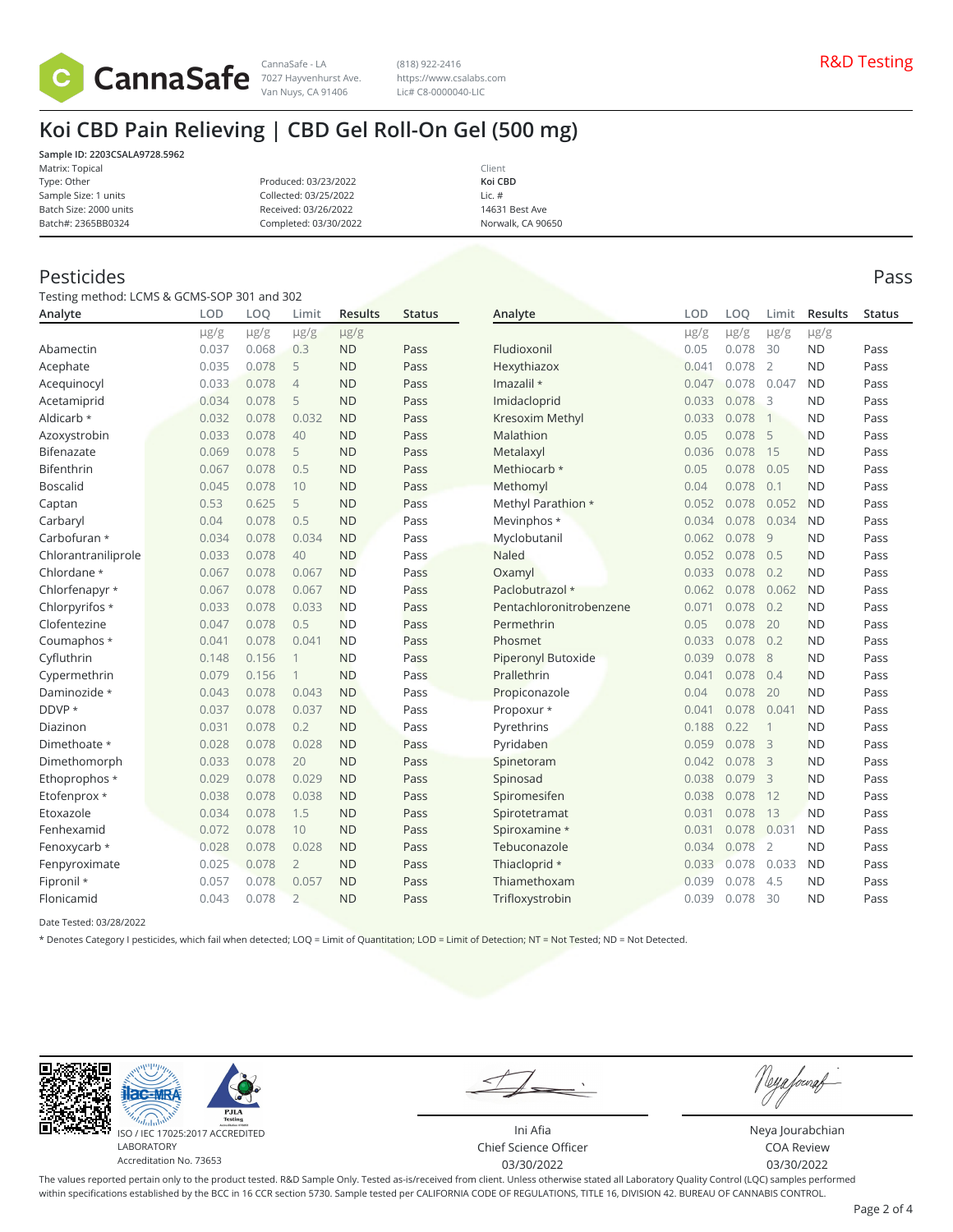

CannaSafe - LA R&D Testing 7027 Hayvenhurst Ave. (818) 922-2416 https://www.csalabs.com Lic# C8-0000040-LIC

# **Koi CBD Pain Relieving | CBD Gel Roll-On Gel (500 mg)**

|                       | Client            |
|-----------------------|-------------------|
| Produced: 03/23/2022  | Koi CBD           |
| Collected: 03/25/2022 | Lic. $#$          |
| Received: 03/26/2022  | 14631 Best Ave    |
| Completed: 03/30/2022 | Norwalk, CA 90650 |
|                       |                   |

### Microbials Pass

|  | Testing method: PCR-SOP 401 |  |
|--|-----------------------------|--|

| Testing method: PCR-SOP 401   |              |        |
|-------------------------------|--------------|--------|
| Analyte                       | Result       | Status |
| Salmonella                    | Not Detected | Pass   |
| Shiga toxin-producing E. Coli | Not Detected | Pass   |
|                               |              |        |

Date Tested: 03/29/2022

LOQ = Limit of Quantitation; LOD = Limit of Detection; NT = Not Tested; ND = Not Detected.

### Mycotoxins Pass and the contract of the contract of the contract of the contract of the contract of the contract of the contract of the contract of the contract of the contract of the contract of the contract of the contra

Testing method: LCMS-SOP 301

| $\sim$                  |     |       |       |            |                |               |
|-------------------------|-----|-------|-------|------------|----------------|---------------|
| Analyte                 |     | LOD   | LOO   | Limit      | <b>Results</b> | <b>Status</b> |
|                         |     | µg/kg | µg/kg | $\mu$ g/kg | µg/kg          |               |
| Aflatoxin B1            | 2.0 |       | 3.9   |            | <b>ND</b>      | Tested        |
| Aflatoxin B2            | 3.0 |       | 3.9   |            | <b>ND</b>      | <b>Tested</b> |
| Aflatoxin G1            | 2.4 |       | 3.9   |            | <b>ND</b>      | Tested        |
| Aflatoxin G2            | 3.1 |       | 3.9   |            | <b>ND</b>      | <b>Tested</b> |
| <b>Total Aflatoxins</b> |     | 10.5  | 15.6  | 20         | <b>ND</b>      | Pass          |
| Ochratoxin A            | 6.4 |       | 15.5  | 20         | <b>ND</b>      | Pass          |
|                         |     |       |       |            |                |               |

Date Tested: 03/28/2022

LOQ = Limit of Quantitation; LOD = Limit of Detection; NT = Not Tested; ND = Not Detected.

### **Heavy Metals** Pass Pass **Pass**

#### Testing method: ICPMS-SOP 502

| <b>I COULTE THE LITTLE INTO-DOT DUZ</b> |           |            |           |                |               |  |
|-----------------------------------------|-----------|------------|-----------|----------------|---------------|--|
| Analyte                                 | LOD       | <b>LOO</b> | Limit     | <b>Results</b> | <b>Status</b> |  |
|                                         | $\mu$ g/g | $\mu$ g/g  | $\mu$ g/g | $\mu$ g/g      |               |  |
| Arsenic                                 | 0.005     | 0.05       |           | $<$ LOQ        | Pass          |  |
| Cadmium                                 | 0.003     | 0.05       | 0.5       | $<$ LOQ        | Pass          |  |
| Lead                                    | 0.01      | 0.05       | 0.5       | $<$ LOQ        | Pass          |  |
| Mercury                                 | 0.002     | 0.05       |           | $<$ LOQ        | Pass          |  |
|                                         |           |            |           |                |               |  |

Date Tested: 03/29/2022

LOQ = Limit of Quantitation; LOD = Limit of Detection; NT = Not Tested; ND = Not Detected.



Neya fourat

Ini Afia Chief Science Officer 03/30/2022

Neya Jourabchian COA Review 03/30/2022